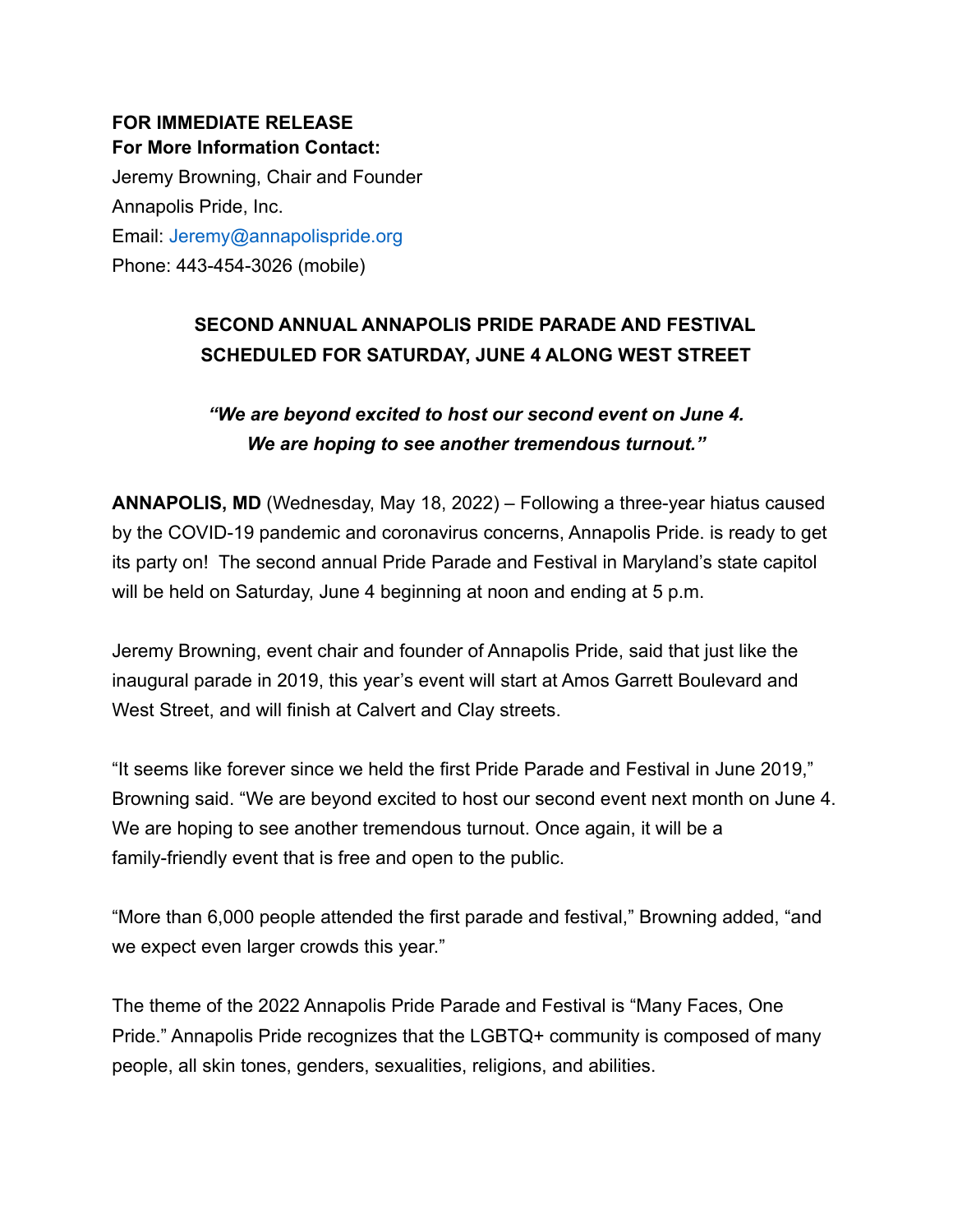A new logo design for this year's festivities was developed by the Annapolis-based advertising agency Liquified Creative. The new design reinforces this year's theme and will be utilized through various materials for the 2022 event, including a t-shirt that is now available for sale at our events leading up to and at the June 4 celebration.

Liquified Creative Director of Marketing Caitlin Wiggins said 100% of t-shirt proceeds will benefit Annapolis Pride.

More than 140 artisans, businesses and community organizations are expected to have tables at the festival in the People's Park, West Street, between Calvert Street and Church Circle, and in adjacent parking lots.

The entertainment lineup on two stages at the festival will feature more than ten musical acts including; IAmYoungAye, L. Rodgers, Honey Sol, Joe Keyes and the Late Bloomer Band, C. Rafter, Ronshaye Clark, M.E.G.A. YOUTH, and more! Celebrate at the Pride Block Party at the Graduate Annapolis Hotel with DJ Dirty Panda, and drag performances from Shawnna Alexander, Jalah Nicole, and Candi Fuentes.

Numerous food trucks and local restaurants have committed to sell food.

More than 75 businesses and organizations are sponsoring this year's event. The Graduate Hotel is the Pride Host Sponsor, while the Parade Sponsor is Visit Annapolis & Anne Arundel County. Green Point Wellness is the Festival Sponsor.

Grand Marshals for this year's parade are Abbie Ellicott, leader of the Coalition for LGBTQ+ Students; Drake Smith, former Anne Arundel County Board of Education student member; and Billie Hoard, Gay-Straight Alliance (GSA) sponsor at Chesapeake High School in Pasadena.

More than three years ago, in winter 2018, a group of determined community members began creating the concept for an Annapolis Pride organization. On May 25 of that year, the Annapolis Pride Facebook page launched with the iconic anchor logo, created by Pomerantz Marketing, and quickly began to gain followers.

At the request of Annapolis Pride, Mayor Gavin Buckley declared June 2018 as LGBTQ+ Pride month for the first time in City of Annapolis history. The proclamation stated that Annapolis would host its first pride parade and festival in June of 2019.